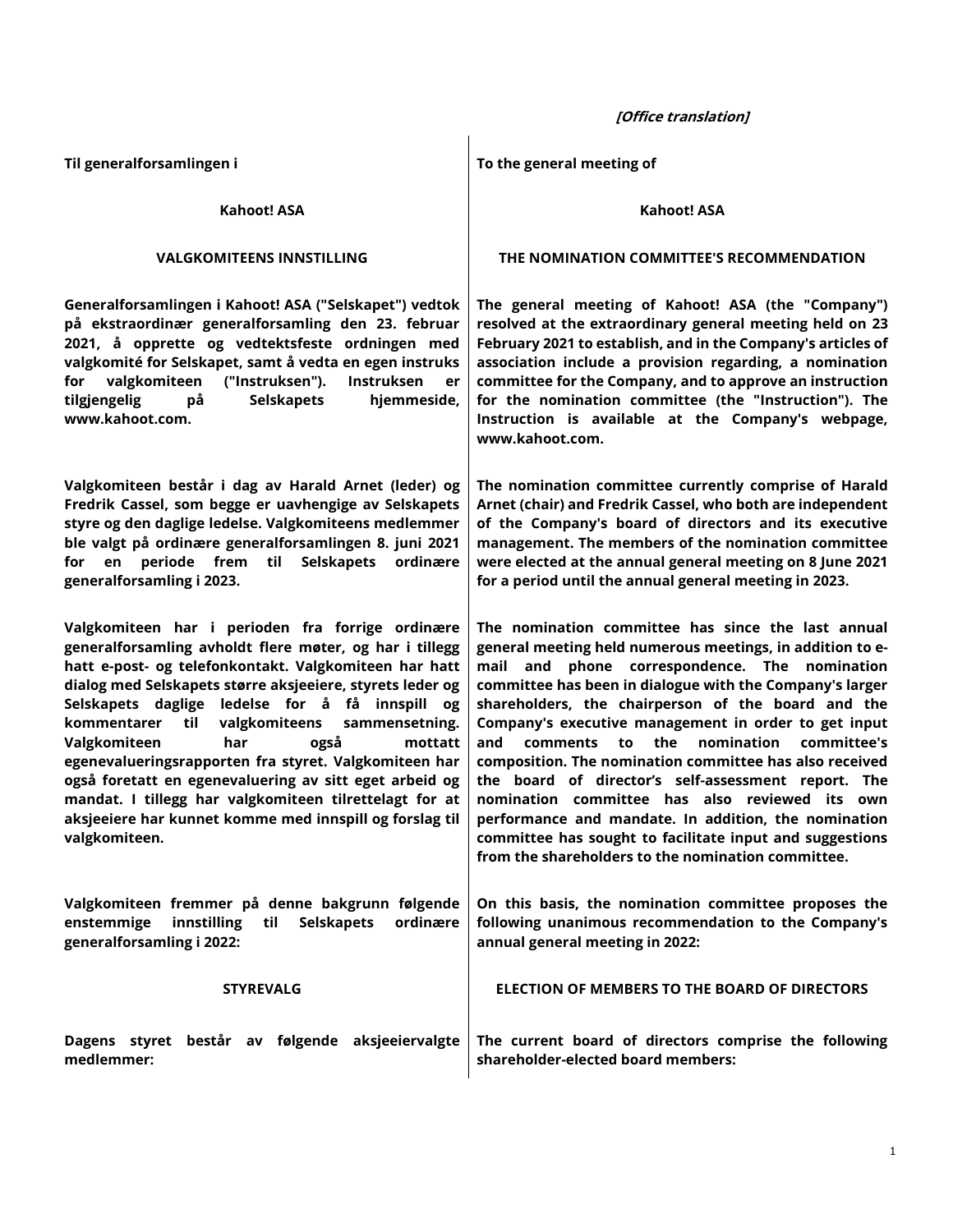| <b>Andreas</b><br>(styreleder)                                                                                                                                                                                                                                                                                                                                                                                                                                                                           |  | Hansson medlem siden juni 2021 | <b>Andreas Hansson (chair)</b>                                                                                                                                                                                                                                                                                                                                                                                                                                                                                                                                                                       | member since June 2021        |
|----------------------------------------------------------------------------------------------------------------------------------------------------------------------------------------------------------------------------------------------------------------------------------------------------------------------------------------------------------------------------------------------------------------------------------------------------------------------------------------------------------|--|--------------------------------|------------------------------------------------------------------------------------------------------------------------------------------------------------------------------------------------------------------------------------------------------------------------------------------------------------------------------------------------------------------------------------------------------------------------------------------------------------------------------------------------------------------------------------------------------------------------------------------------------|-------------------------------|
| <b>Akshay Naheta</b>                                                                                                                                                                                                                                                                                                                                                                                                                                                                                     |  | medlem siden juni 2021         | <b>Akshay Naheta</b>                                                                                                                                                                                                                                                                                                                                                                                                                                                                                                                                                                                 | member since June 2021        |
| <b>Christer Stefan Blom</b>                                                                                                                                                                                                                                                                                                                                                                                                                                                                              |  | medlem siden juni 2020         | <b>Christer Stefan Blom</b>                                                                                                                                                                                                                                                                                                                                                                                                                                                                                                                                                                          | member since June 2020        |
| <b>Lori Varner Wright</b>                                                                                                                                                                                                                                                                                                                                                                                                                                                                                |  | medlem siden februar<br>2021   | <b>Lori Varner Wright</b>                                                                                                                                                                                                                                                                                                                                                                                                                                                                                                                                                                            | member since February<br>2021 |
| Joanne Kuhn Bradford                                                                                                                                                                                                                                                                                                                                                                                                                                                                                     |  | medlem siden februar<br>2021   | Joanne Kuhn Bradford                                                                                                                                                                                                                                                                                                                                                                                                                                                                                                                                                                                 | member since February<br>2021 |
| Alle styremedlemmene er valgt for perioden frem til<br>ordinær generalforsamling 2022. I tillegg til de<br>aksjonærvalgte medlemmer, har Selskapets ansatte<br>valgt to ansatterepresentanter til styret.                                                                                                                                                                                                                                                                                                |  |                                | All the shareholder-elected board members have been<br>appointed for the period until the annual general meeting<br>in 2022. The employees of the Company have also<br>appointed two representatives by and among themselves.                                                                                                                                                                                                                                                                                                                                                                        |                               |
| I tråd med allmennaksjeloven § 6-4 og Forskrift om de<br>ansettes rett til representasjon i allmennaksjeselskapers<br>styre, så er det valgt to ansatterepresentanter med<br>varamedlemmer til styret, blant, og av, Selskapets<br>valgbare ansatte for en periode på to år. Disse omfatter<br>følgende:                                                                                                                                                                                                 |  |                                | In accordance with Section 6-4 and ancillary regulations<br>relating to employees' rights' to representation in the<br>board of directors of public limited liability companies, two<br>employee representatives with deputies have been<br>appointed by and among the Company's eligible employees<br>for a period of two years. These include:                                                                                                                                                                                                                                                     |                               |
| Sarah Blystad                                                                                                                                                                                                                                                                                                                                                                                                                                                                                            |  | ansatterepresentant            | Sarah Blystad                                                                                                                                                                                                                                                                                                                                                                                                                                                                                                                                                                                        | employee representative       |
| <b>Alex Remen</b>                                                                                                                                                                                                                                                                                                                                                                                                                                                                                        |  | ansatterepresentant            | <b>Alex Remen</b>                                                                                                                                                                                                                                                                                                                                                                                                                                                                                                                                                                                    | employee representative       |
| Patrik Jandusik                                                                                                                                                                                                                                                                                                                                                                                                                                                                                          |  | vara for Alex Remen            | Patrik Jandusik                                                                                                                                                                                                                                                                                                                                                                                                                                                                                                                                                                                      | deputy for Alex Remen         |
| Emilia Samborska                                                                                                                                                                                                                                                                                                                                                                                                                                                                                         |  | vara for Sarah Blystad         | Emilia Samborska                                                                                                                                                                                                                                                                                                                                                                                                                                                                                                                                                                                     | deputy for Sarah Blystad      |
| Selskapets nåværende styre har tjenestegjort siden 8<br>June 2021 og funnet en arbeidsform som valgkomiteen<br>har funnet tilfredsstillende. Valgkomiteen er også av den<br>oppfatning at det enkelte styremedlem, og styret som<br>kollegium, har fungert godt. Samtlige styremedlemmer<br>er uavhengige av Selskapets ledende ansatte og<br>Selskapets vesentlige forretningsforbindelser, mens<br>styrets leder<br>og styremedlem Akshay Naheta<br>representerer en av Selskapets største aksjeeiere. |  |                                | The Company's current board of directors has served<br>together since 8 June 2021 and has found an operational<br>form which the nomination committee has found<br>satisfactory. Further, it is the nomination committee's<br>opinion that each board member, as well as the board of<br>directors collectively, has been well functioning. All board<br>members are independent from the Company's executive<br>management and significant business associates, while the<br>chairman of the board and the board member, Akshay<br>Naheta, represents one of the Company's largest<br>shareholders. |                               |
| Valgkomiteen har ved forberedelsen av<br>denne<br>innstillingen, og gjennom sitt arbeid som skissert                                                                                                                                                                                                                                                                                                                                                                                                     |  |                                | The nomination committee has in connection with the<br>preparation of this recommendation, and through its work                                                                                                                                                                                                                                                                                                                                                                                                                                                                                      | 2                             |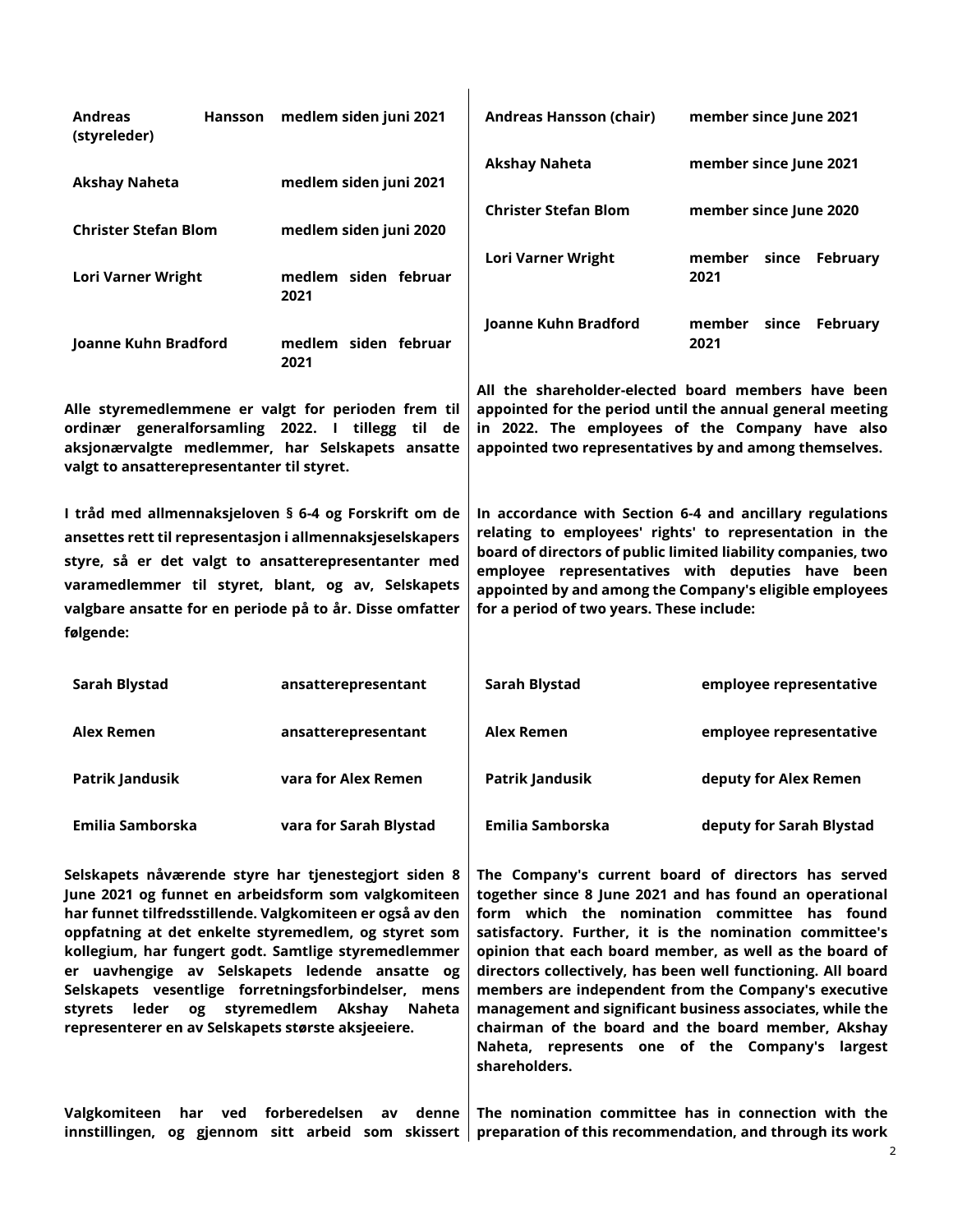| ovenfor, nøye gjennomgått styresammensetningen og de<br>enkelte styremedlemmenes kvalifikasjoner. I henhold til<br>Instruksen og norsk anbefaling for eierstyring og<br>selskapsledelse (NUES) punkt 7 skal valgkomiteen også<br>når<br>hensyn<br>den<br>vektlegge<br>ulike<br>vurderer<br>sammensetningen<br>herunder<br>av,<br>forslag<br>av<br>nye<br>medlemmer til, styret. | as described above, carefully reviewed the board<br>and each of the<br>board<br>composition<br>members'<br>qualifications. In accordance with the Instruction and the<br>Norwegian Code of Practice for Corporate Governance<br>(NUES) section 7, the nomination committee shall also seek<br>to balance differing aspects when reviewing the<br>composition of, including proposing new members to, the<br>board of directors. |  |  |
|---------------------------------------------------------------------------------------------------------------------------------------------------------------------------------------------------------------------------------------------------------------------------------------------------------------------------------------------------------------------------------|---------------------------------------------------------------------------------------------------------------------------------------------------------------------------------------------------------------------------------------------------------------------------------------------------------------------------------------------------------------------------------------------------------------------------------|--|--|
| Valgkomiteen er blitt orientert om at Akshay Naheta<br>ikke ønsker gjenvalg, og valgkomiteen vil benytte<br>anledningen til å takke han for sitt bidrag til Selskapets<br>utvikling.                                                                                                                                                                                            | The nomination committee has been informed that Akshay<br>Naheta is not available for re-election, and the nomination<br>committee would like to thank him for his contribution to<br>the development of the Company.                                                                                                                                                                                                           |  |  |
| Nominasjonskomiteen er av den oppfatning at det ikke<br>er behov for å foreslå at det velges nye styremedlemmer.                                                                                                                                                                                                                                                                | The nomination committee is of the opinion that is not<br>necessary to propose election of new board members.                                                                                                                                                                                                                                                                                                                   |  |  |
| Dersom innstillingen følges vil styret bestå av følgende<br>medlemmer som samtlige vil være valgt for perioden<br>frem til ordinær generalforsamling 2023:                                                                                                                                                                                                                      | If the recommendation is followed, the board will have the<br>following members who will all have been elected for the<br>period until the 2023 annual general meeting:                                                                                                                                                                                                                                                         |  |  |
| Andreas Hansson (styreleder)                                                                                                                                                                                                                                                                                                                                                    | <b>Andreas Hansson (chair)</b>                                                                                                                                                                                                                                                                                                                                                                                                  |  |  |
| <b>Christer Stefan Blom</b>                                                                                                                                                                                                                                                                                                                                                     | <b>Christer Stefan Blom</b>                                                                                                                                                                                                                                                                                                                                                                                                     |  |  |
| <b>Lori Varner Wright</b>                                                                                                                                                                                                                                                                                                                                                       | <b>Lori Varner Wright</b>                                                                                                                                                                                                                                                                                                                                                                                                       |  |  |
| Joanne Kuhn Bradford                                                                                                                                                                                                                                                                                                                                                            | Joanne Kuhn Bradford                                                                                                                                                                                                                                                                                                                                                                                                            |  |  |
| Sarah Blystad (ansatterepresentant)                                                                                                                                                                                                                                                                                                                                             | Sarah Blystad (employee representative)                                                                                                                                                                                                                                                                                                                                                                                         |  |  |
| Alex Remen (ansatterepresentant)                                                                                                                                                                                                                                                                                                                                                | Alex Remen (employee representative)                                                                                                                                                                                                                                                                                                                                                                                            |  |  |
| Patrik Jandusik (vara for Alex Remen)                                                                                                                                                                                                                                                                                                                                           | Patrik Jandusik (deputy for Alex Remen)                                                                                                                                                                                                                                                                                                                                                                                         |  |  |
| Emilia Samborska (vara for Sarah Blystad)                                                                                                                                                                                                                                                                                                                                       | Emilia Samborska (deputy for Sarah Blystad)                                                                                                                                                                                                                                                                                                                                                                                     |  |  |
| <b>STYREGODTGJØRELSE</b>                                                                                                                                                                                                                                                                                                                                                        | <b>COMPENSATION TO THE BOARD OF DIRECTORS</b>                                                                                                                                                                                                                                                                                                                                                                                   |  |  |
|                                                                                                                                                                                                                                                                                                                                                                                 | Den ordinære generalforsamlingen i 2021 fastsatte en $\vert$ At the annual general meeting in 2021 the general meeting                                                                                                                                                                                                                                                                                                          |  |  |

Den ordinære generalforsamlingen i 2021 fastsatte en årlig godtgjørelse på USD 75 000 til styrets leder og USD 50 000 til de øvrige styremedlemmene og NOK 150 000 til hver av de aksjonærvalgte styremedlemmene. Varamedlemmene til de ansattevalgte styremedlemmene skal få NOK 10 000 per styremøte de deltar på.

At the annual general meeting in 2021, the general meeting resolved that the chairperson of the board of directors shall receive USD 75,000 annually as remuneration and each board member shall receive USD 50,000 annually as remuneration and NOK 150,000 to each of the employeeelected board members. The deputy employee elected board members shall receive NOK 10,000 per board meeting attended.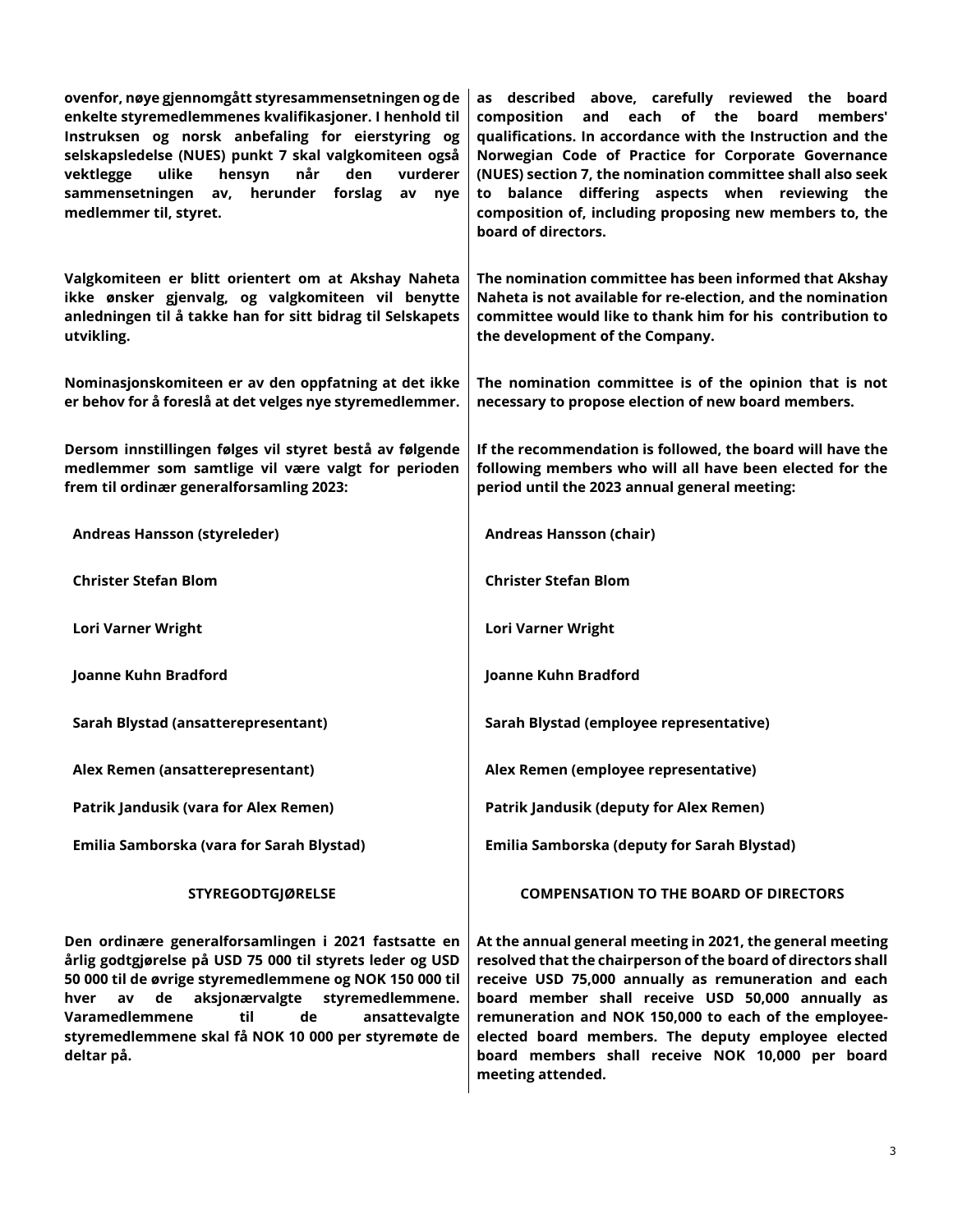Valgkomiteen innstiller på at styrets godtgjørelse for perioden fra den ordinære generalforsamlingen i 2022 og frem til den ordinære generalforsamlingen i 2023 skal være USD 75 000 til styrets leder, og USD 50 000 hver til Stefan Blom, Lori Wright og Joanne Bradford, og NOK 150 000 til hvert av de ansattevalgte styremedlemmene. Varamedlemmene til de ansattevalgte styremedlemmene skal få NOK 10 000 per styremøte de deltar på.

Valgkomiteen foreslår at følgende aksjonærvalgte styremedlemmene skal bli tildelt "restricted stock units" ("**RSUs**") i henhold til følgende terms and conditions for følgende beløp:

Andreas Hansson: USD 100 000

Christer Stefan Blom: USD 100 000

Lori Wright: USD 100 000

Joanne Bradford: USD 100 000

For hver av Andreas Hansson, Christer Stefan Blom, Lori Wright og Joanne Bradford foreslår nominasjonskomiteen at det tildeles "restricted share units" (RSUer) for et beløp tilsvarende USD 100 000. Antallet RSUer som utstedes til hver av de aksjonærvalgte styremedlemmene vil bli fastsatt basert på den volum-vektede gjennomsnittskursen for Selskapets aksjer de siste tre virkedagene før generalforsamlingen, dvs. ved at beløpet angitt overfor deles på den volum-vektede gjennomsnittskursen for Selskapets aksjer.

Med unntak for overdragelse til heleide selskaper skal RSUene være ikke-omsettelige og hver RSU gir styremedlemmet en rett og plikt til å tegne seg for en aksje i Selskapet til en tegningskurs tilsvarende NOK 0,10 (som tilsvarer pålydende på Selskapets aksjer), forutsatt at opptjeningsbetingelsene beskrevet nedenfor er tilfredsstilt.

RSUene vil være opptjent ett år etter tildelingsdatoen med mindre tidligere opptjening blir godkjent av Selskapets valgkomité. Opptjening av RSUene er betinget av at (i) styremedlemmet er et styremedlem på opptjeningstidspunktet og (ii) at styremedlemmet ikke forut for opptjeningstidspunktet har meddelt Selskapet om sin intensjon om å fratre som styremedlem. Dersom ett av disse tilfellene inntrer forut for The nomination committee recommends that the annual remuneration for the period from the annual general meeting in 2022 and until the annual general meeting in 2023 shall be USD 75,000 to the chairperson of the board of directors, and USD 50,000 each to Stefan Blom, Lori Wright and Joanne Bradford, and NOK 150,000 to each of the employee-elected board members. The deputy employee elected board members shall receive NOK 10,000 per board meeting attended.

The nomination committee proposes that the following shareholder elected board members are granted restricted stock units ("**RSUs**") in accordance with the terms and conditions set out below ("**Guidelines**") for an amount equal to the following:

Andreas Hansson: USD 100,000

Christer Stefan Blom: USD 100,000

Lori Wright: USD 100,000

Joanne Bradford: USD 100,000

For each Andreas Hansson, Christer Stefan Blom, Lori Wright and Joanne Bradford, the nomination committee proposes that they are granted restricted share units (RSUs) for an amount equal to USD 100,000. The number of RSUs issued to each of the shareholder elected board members will be determined based on the volume weighted average price for the Company's shares the last three business days prior to the extraordinary general meeting, i.e. the amount stated above divided by the volume weighted average price for the Company's shares.

The RSUs shall be non-transferable, save with respect to transfers to wholly owned companies, and each RSU shall give the right and obligation to subscribe for one new share in the Company at a subscription price equal to NOK 0.10 (which equals the nominal value on the Company's shares), subject to satisfaction of the vesting conditions described below.

The RSUs will vest on the first anniversary of the grant date, unless early vesting is approved by the Company's nomination committee. The vesting of the RSUs will be subject to (i) the board member being a board member at the vesting date and (ii) the board member not having notified the Company prior to the vesting date of the board member's intention to resign as a member of the board of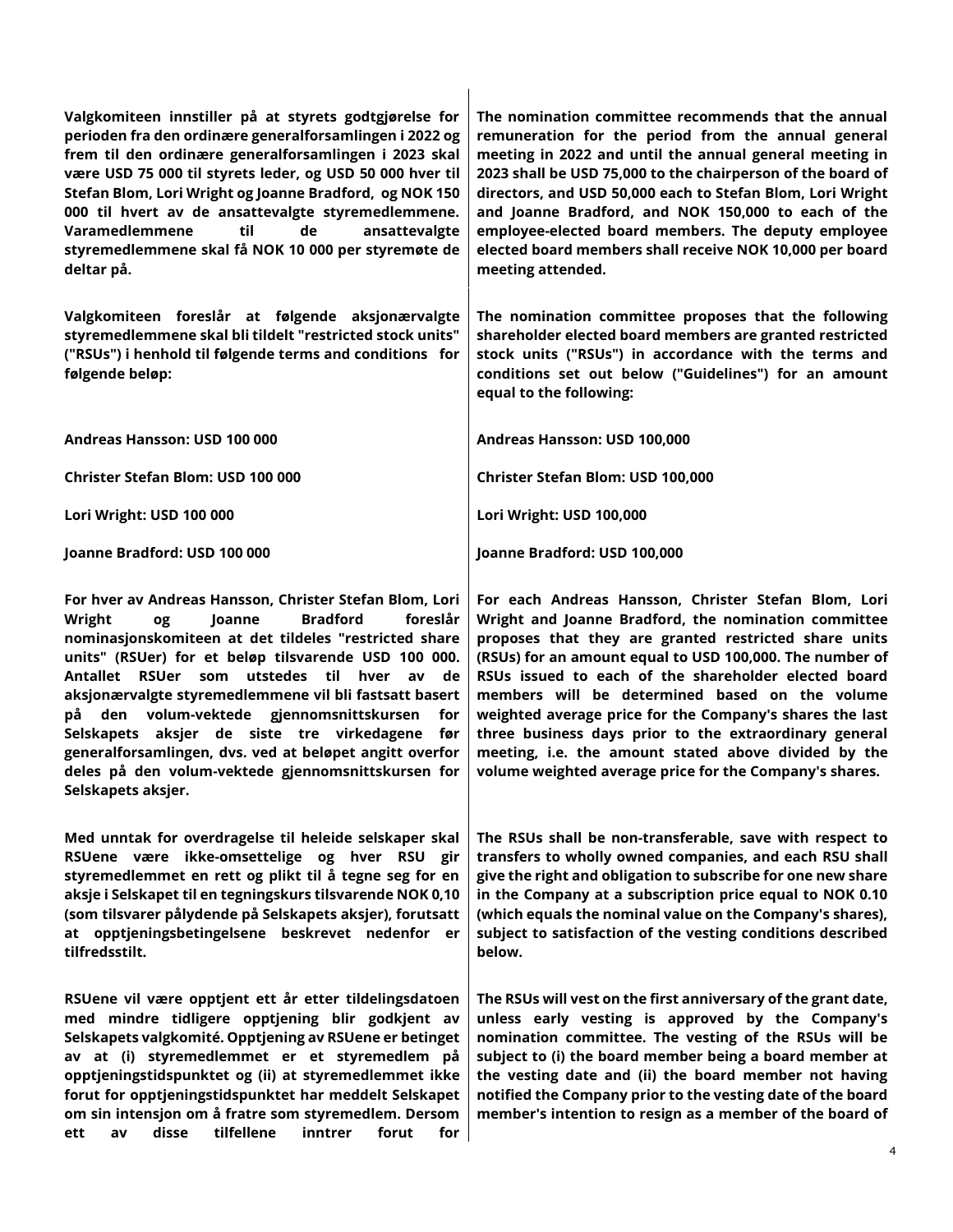opptjeningstidspunktet vil RSUene bortfalle uten rett til å motta vederlag.

Utøvelsesperioden for RSUene løper fra opptjeningstidspunktet og utløper fire år etter tildelingsdatoen. Det er en betingelse for utøvelse av RSUene at (i) styremedlemmet er et styremedlem på utøvelsestidspunktet og (ii) at styremedlemmet ikke forut for utøvelsestidspunktet har meddelt Selskapet om sin intensjon om å fratre som styremedlem.

RSUene vil bli justert for aksjesplitt og aksjespleis, men ikke for utdeling av utbytte eller fortrinnsrettsemisjoner. Ytterligere vilkår tilknyttet RSUene vil bli fastsatt i en avtale mellom det foreslåtte styremedlemmet og Selskapet.

For medlemskap i styrets komiteer foreslås det i tillegg følgende godtgjørelse for perioden fra den ordinære generalforsamlingen 2022 til den ordinære generalforsamlingen 2023:

"Medlemmer av underkomiteer til styret skal i tillegg motta godtgjørelse på USD 400 per komitémøte, men likevel ikke mindre enn totalt USD 1 000 for perioden, mens lederne av underkomiteene skal motta godtgjørelse på USD 800 per møte, men likevel ikke mindre enn totalt USD 2 000 for perioden."

Valgkomiteen forstår at det har vært en del arbeid for styrets medlemmer som sitter i styrets komiteer i perioden fra den ordinære generalforsamlingen i 2021 til den ordinære generalforsamlingen i 2022, og foreslår derfor at medlemmene skal bli kompensert for dette.

Valgkomiteens innstilling om årlig styregodtgjørelse er som følger:

"Styret skal motta følgende honorar for perioden fra den ordinære generalforsamlingen i 2022 til den ordinære generalforsamlingen i 2023:

Styrets leder skal motta USD 75 000 for perioden. Alle andre aksjonærvalgte styremedlemmer skal motta USD 50 000 for perioden. Medlemmer av underkomiteer til styret skal i tillegg motta godtgjørelse på USD 400 per komitémøte, men likevel ikke mindre enn totalt USD 1 000 for perioden, mens lederne av underkomiteene skal motta godtgjørelse på USD 800 per møte, men likevel ikke mindre enn totalt USD 2 000 for perioden. Hver av ansattevalgte styremedlemmene skal motta NOK 150

directors. If any of these events occur prior to vesting, then the RSUs shall lapse without compensation.

The exercise period for the RSUs commence at vesting and expire on the fourth anniversary of the grant date. It is a condition for exercise of the RSUs that (i) the board member being a board member at the exercise date and (ii) the board member not having notified the Company prior to the exercise date of the board member's intention to resign as member of the board of directors.

The RSUs will be adjusted for share splits and reverse share splits, but not for dividends or rights offerings. Additional terms pertaining to the RSUs will be set out in an agreement between the proposed board member and the Company.

For membership in the board committees, the following remuneration is proposed in addition to the above for the period from the annual general meeting 2022 to the annual general meeting 2023:

"Members of board committees shall receive an additional remuneration of USD 400 per committee meeting, however not less than USD 1,000 for the period and the chairpersons of such committees shall receive remuneration of USD 800 per meeting, however not less than USD 2,000 for the period."

The nomination committee understands that there has been additional work for the board members participating in the board committees for the period between the annual general meeting in 2021 and the annual general meeting in 2022, and proposes therefore that these board members are compensated for this.

The nomination committee's recommendation for the annual remuneration is the following:

"The Board of Directors shall receive the following remuneration for the period from the annual general meeting in 2022 to the annual general meeting in 2023:

The chair of the Board of Directors shall receive USD 75,000 for the period. All other shareholder elected board members shall receive USD 50,000 for the period. Members of board committees shall receive an additional remuneration of USD 400 per committee meeting, however not less than USD 1,000 for the period and the chairpersons of such committees shall receive remuneration of USD 800 per meeting, however not less than USD 2,000 for the period. Each of the employee-elected board members shall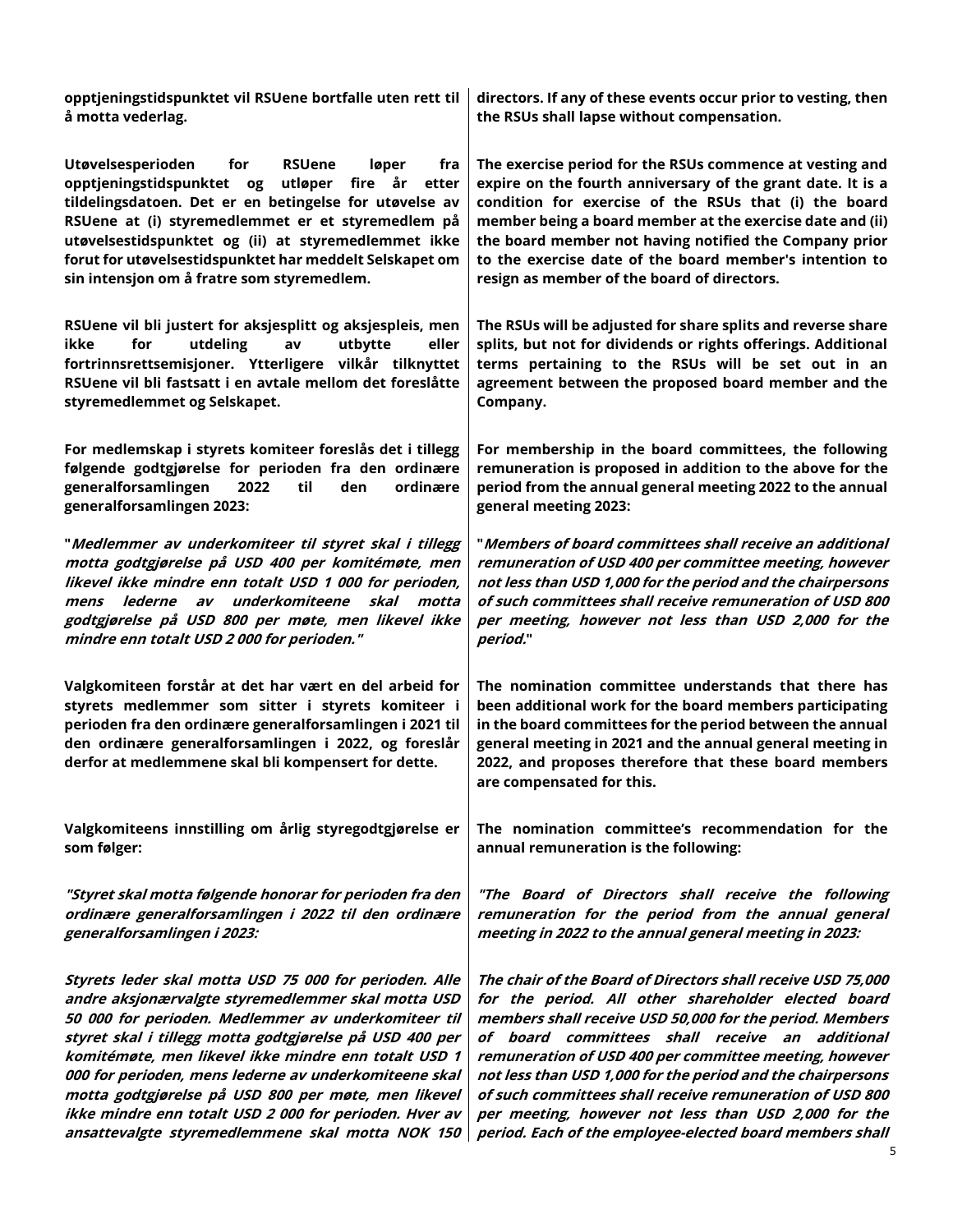| 000 for perioden, og hver av varamedlemmene til de<br>ansattevalgte styremedlemmene skal få NOK 10 000 per<br>styremøte de deltar på.                                                                                                                                                                                                                                                                                       | receive NOK 150,000 for the period and each of the deputy<br>employee-elected board members shall receive NOK 10,000<br>per board meeting attended"                                                                                                                                                                                                                                                          |  |
|-----------------------------------------------------------------------------------------------------------------------------------------------------------------------------------------------------------------------------------------------------------------------------------------------------------------------------------------------------------------------------------------------------------------------------|--------------------------------------------------------------------------------------------------------------------------------------------------------------------------------------------------------------------------------------------------------------------------------------------------------------------------------------------------------------------------------------------------------------|--|
| Honoraret skal utbetales umiddelbart etter den<br>ordinære generalforsamlingen i 2023. Dersom et<br>styremedlem ikke har sittet i styret i hele perioden skal<br>honoraret nedjusteres forholdsvis (basert på antall<br>dager i styret sammenlignet med hele perioden)."                                                                                                                                                    | The remuneration shall be payable immediately after the<br>annual general meeting in 2023. If a board member has not<br>served for the entire period, the remuneration shall be pro<br>rata adjusted down (based on the number of days served<br>compared to the full period).                                                                                                                               |  |
| For perioden fra den ordinære generalforsamlingen i<br>2021 til den ordinære generalforsamlingen i 2022 så skal<br>medlemmer av underkomiteer til styret motta<br>godtgjørelse på USD 400 per komitémøte, men likevel<br>ikke mindre enn totalt USD 1 000 for perioden, mens<br>lederne av underkomiteene skal motta godtgjørelse på<br>USD 800 per møte, men likevel ikke mindre enn total USD<br>2000 for samme periode." | For the period from the annual general meeting in 2021 to<br>the annual general meeting in 2022, the members of board<br>committees shall receive remuneration of USD 400 per<br>committee meeting, however not less than USD 1,000 for<br>the period and the chairpersons of such committees shall<br>receive remuneration of USD 800 per meeting, however not<br>less than USD 2,000 for the same period." |  |
| Følgende aksjonærvalgte styremedlemmene skal bli<br>tildelt "restricted stock units" ("RSUs") i henhold til<br>Valgkomiteens innstilling for følgende beløp:<br>Andreas Hansson: USD 100 000                                                                                                                                                                                                                                | The following shareholder-elected board members is<br>granted RSUs in accordance with the nomination<br>committees' recommendation for an amount equal to the<br>following:                                                                                                                                                                                                                                  |  |
|                                                                                                                                                                                                                                                                                                                                                                                                                             | Andreas Hansson: USD 100,000                                                                                                                                                                                                                                                                                                                                                                                 |  |
| Christer Stefan Blom: USD 100 000                                                                                                                                                                                                                                                                                                                                                                                           | Christer Stefan Blom: USD 100,000                                                                                                                                                                                                                                                                                                                                                                            |  |
| Lori Wright: USD 100 000                                                                                                                                                                                                                                                                                                                                                                                                    | Lori Wright: USD 100,000                                                                                                                                                                                                                                                                                                                                                                                     |  |
| Joanne Bradford: USD 100 000                                                                                                                                                                                                                                                                                                                                                                                                | Joanne Bradford: USD 100,000                                                                                                                                                                                                                                                                                                                                                                                 |  |
| <b>GODTGJØRELSE TIL VALGKOMMITEENS MEDLEMMER</b>                                                                                                                                                                                                                                                                                                                                                                            | <b>COMPENSATION TO MEMBERS OF THE NOMINATOIN</b><br><b>COMMITTEE</b>                                                                                                                                                                                                                                                                                                                                         |  |
| Den ordinære generalforsamlingen 8. juni 2021 valgte<br>nåværende medlemmer til valgkomiteen for perioden<br>frem til ordinær generalforsamling 2023. I den samme<br>generalforsamlingen, ble godtgjørelse til medlemmene<br>komiteen fastsatt frem til den<br>ordinære<br>av<br>generalforsamlingen i 2022.                                                                                                                | The ordinary general meeting held on 8 June 2021 elected<br>the sitting members of the nomination committee for the<br>period until the annual general meeting in 2023. In the<br>same general meeting, the compensation to the members<br>of the nomination committee was determined until the<br>annual general meeting in 2022.                                                                           |  |
| Valgkomiteen anbefaler at godtgjørelse fra den ordinære<br>generalforsamlingen i 2022 frem til den ordinære<br>generalforsamlingen i 2023 fastsettes til USD 8 000 til<br>valgkomiteens leder og USD 4 000 til det ordinære<br>medlemmet.                                                                                                                                                                                   | The nomination committee recommends that the<br>remuneration payable to the members of the nomination<br>committee for the period from the annual general meeting<br>in 2022 until the annual general meeting in 2022 is USD<br>8,000 to the chairman and USD 4,000 to the ordinary<br>member.                                                                                                               |  |
| Valgkomiteens innstilling om årlig godtgjørelse til dets<br>medlemmer er som følger:                                                                                                                                                                                                                                                                                                                                        | The nomination committee's recommendation for its<br>annual remuneration is the following:                                                                                                                                                                                                                                                                                                                   |  |